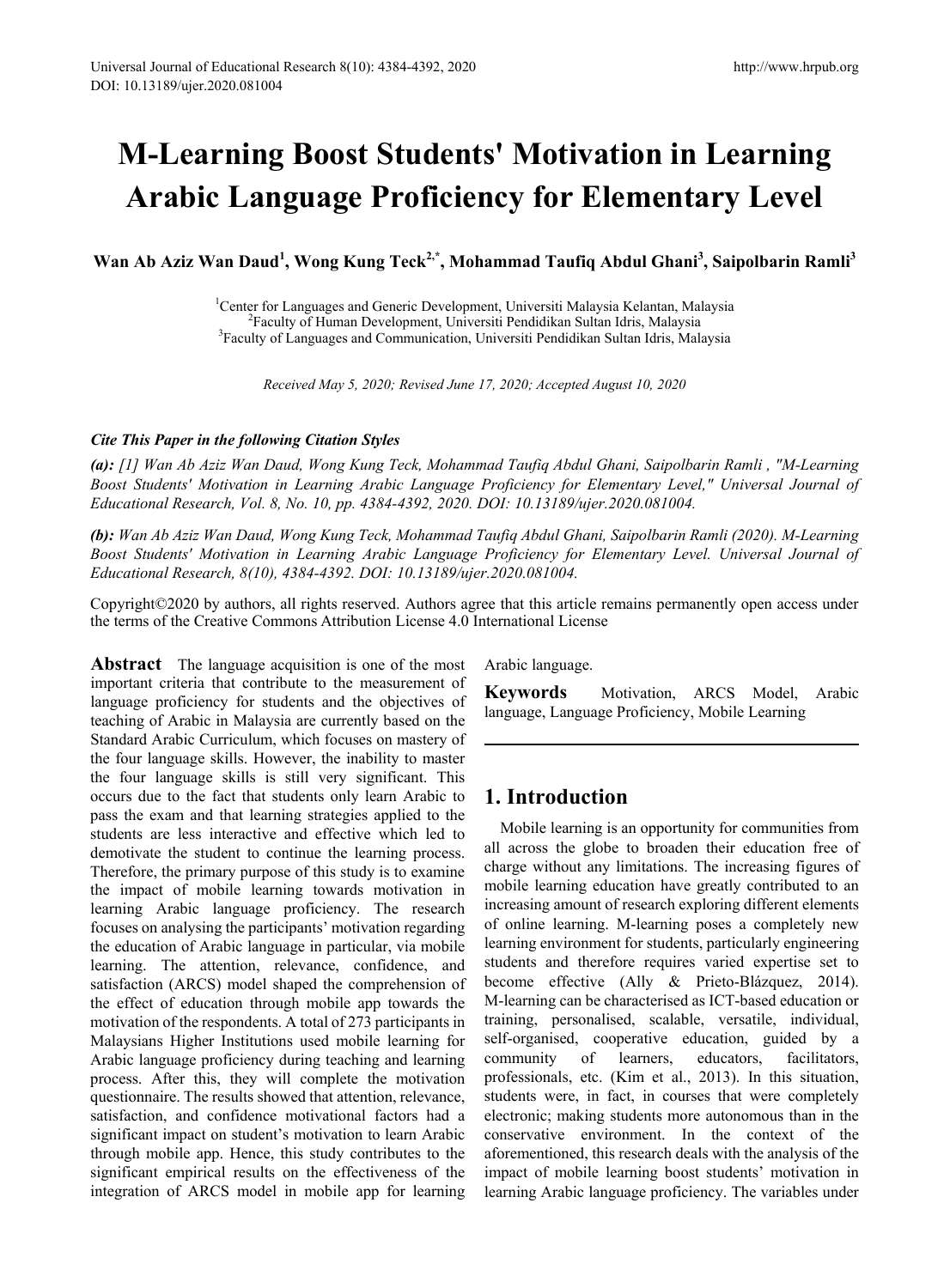study are the Arabic treatment group students in using mobile learning.

#### **1.1. Motivation to Learn Arabic Language**

Motivation is defined as an incentive to act and to maintain the intention to achieve the desired objectives (Ames & Ames, 1989). Oxford & Shearin (1994) believed that it is a crucial aspect which dictates the depths to which personal participation, activity and achievement in the mastery of the second language have already been attained. Motivation, as such, is a valuable force because it is an internal force that drives action and maintains the goals of a person. Continuous efforts and objectives will ultimately lead to success in achieving what is needed.

Several studies have found that motivating elements make a significant contribution to students' achievement in second language study (Lightbown & Spada, 1999). In the context of educational training of Arabic language, Misnan Jemali (1999) stated that the connection between motivation and accomplishment of students in learning Arabic language communication has been found to be significant. Nik Mohd Rahimi et al. (2009) acknowledge that there is a strong connection between motivation and students' performance in Arabic language learning, where the better the motivation of students, the more progress they have made in Arabic language learning. Siti Sukainah Melor (2014) concludes that positive behaviour, motivation and mastery of the target language are essential factors that affect the progress of language students. It is therefore utmost vital for us to figure out exactly what are the reasons behind the determination and motivation for learning a second language. Understanding and awareness of these factors can provide useful guidance for determining the principles of the Arabic language curriculum being planned and implemented.

According to Mohammad Shatar (2005), motivation is the core for learning process to occur. Motivation not only drives behaviour but also directs and reinforces the learning behaviour of motivated learners and has a high level of interest, enthusiasm and diligence in teaching, with little dependence on educators or others. Therefore, with motivation, students are able to gain happiness and enjoyment in educational experiences. Apart from that, they will appreciate the importance of learning Arabic in their life.

Noels (2002) distinguishes the factors that make up the motivation for the two categories, the first of which is intrinsic orientations relating either to happiness and enjoyment because of knowledge growth, accomplishment or knowledge gain. The second is the extrinsic orientation that arises as a result of external returns, such as graduation, employment, gifts, and so on. Ellis (1985), Julkunen (1989) and Dornyei (1994) stressed that the motivation towards the second language of students could be affected by learning experiences, teaching materials,

and individual tasks. Oxford & Shearin (1994) identified six factors that have a significant impact on motivation growth, including attitudes toward target language, self-esteem, objectives, commitment, atmosphere and self-attributes. Abbas et al. (2012) gave a very interesting look where he described that passion is the most important factor in creating motivation.

Acquisition and achievement of Arabic language learning in Malaysia as a whole are not yet satisfactory and has not yet been achieved. It is arguable that Malaysia's achievement of Arabic language students is still at a point that cannot be proud of either at school or in higher education institutions. Many complaints and grievances have been raised by educators and learners of Arabic language lessons of the past about students' weakness in mastering Arabic.

Many of the views expressed by the researchers relate to the weakness of the achievement of Arabic language among students with their level of motivation. Siti Saudah (1994) argues that the problem that affects the weakness of Arabic language acquisition is a language atmosphere that does not motivate students. Arabic does not have a strong and supportive environment as this language is not used regularly in daily contact and is considered hard to understand. Consequently, the Arabic language's residual atmosphere is considered a means of undermining the motivation of Arabic language students. Sofian & Zainal Abidin (1986) referred to the weakness of the students in Arabic learning due to their low motivation, which they find to be a difficult issue. Osman Khalid (1993) notes that many Arabic language students are less interested and motivated by their weak motivation, so few students take advantage of the facilities provided to learn Arabic such as language lab, film, magazine, newspaper and periodicals in Arabic. Zamri Ariffin et al. (2014) stressed that some of the key reasons that led many students to skip or struggle to study Arabic in Malaysia were their behaviour and mindset to the Arabic language itself. The percentage of Arabic language usage among students inside or outside the classroom is too high. This illustrates that the motivation and usage of the Arabic language among students are low (Ab. Halim & Wan Mohammad, 2006).

In the context of the weakness of the Arabic language and the deterioration of the motivational level of the students; Noriati et al. (2009) suggested that teachers should always interact with students using Arabic, practice interesting teaching techniques and use a variety of learning materials. Abdul Hakim (1998) suggests that the content of lessons, learning materials, teaching methods and assessment materials should be streamlined so that the motivation and use of Arabic language among students can be overcome. Vos Nienke et. al. (2011) notes that the development of new games will boost student motivation and deep learning. Muhammad Sabri & Nor Aziah (2009) study also agreed on this idea, which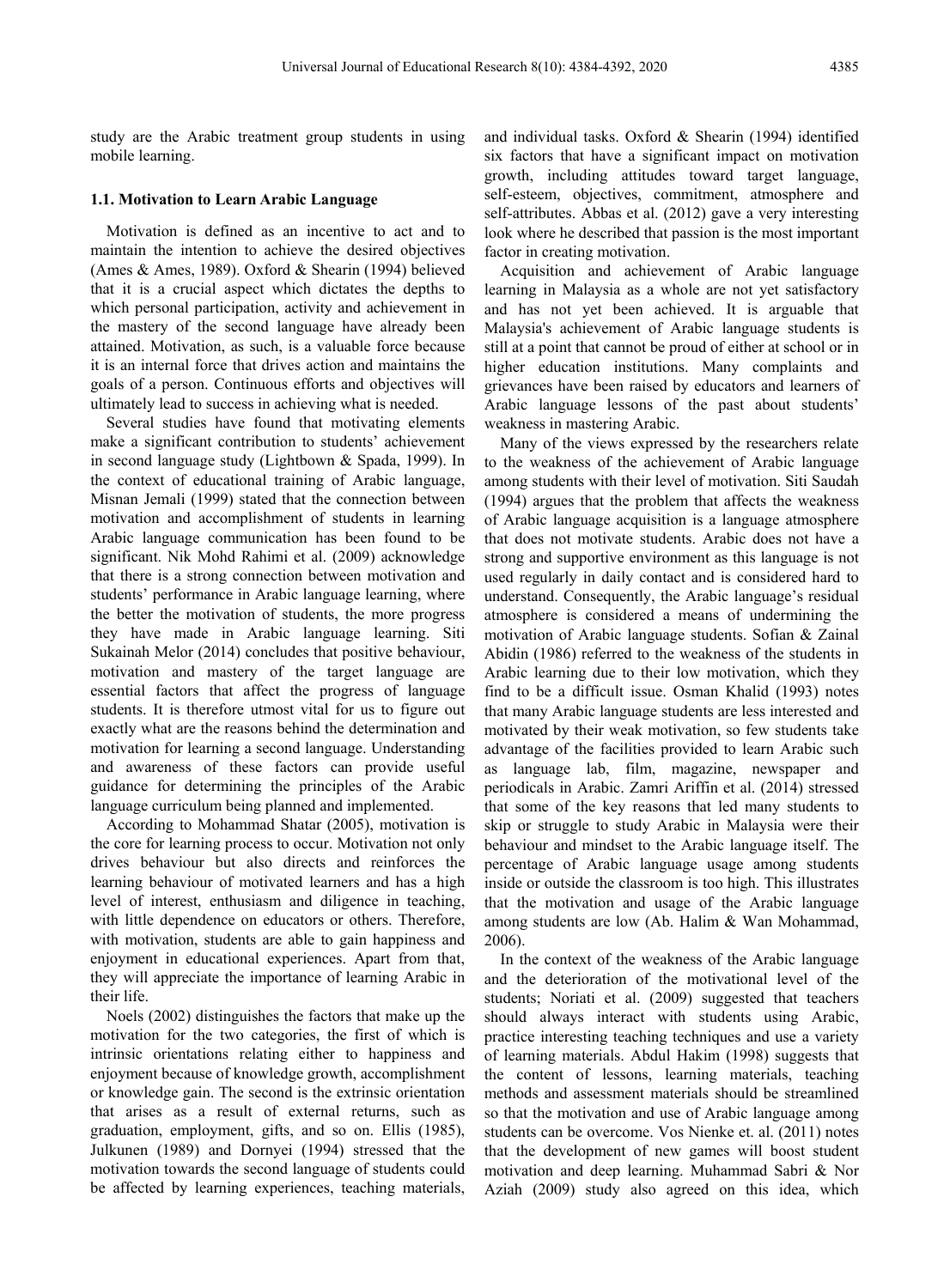suggested that online Arabic language games should be improved after finding the average students agree that online Arabic language games would improve their attitudes, motivation and achievement in language learning Arabic. Abdul Hakim et al. (2015) show that the high level of student motivation is a central element in the progress of student achievement in Arabic. The better the students ' motivation for the Arabic language, the higher the student achievement in the Arabic language.

Muhamad Najib (2014) conducted a study on the behaviour and motivation of IPT learners towards the Arabic Language Teaching Module. This study focuses on the behaviour and motivation of IPT undergraduates in Malaysia towards the Arabic teaching modules in terms of tourism. Among the findings, are the percentage of attitudes and motivation the Arabic language teaching module is high at 90%. The effectiveness of the Arabic language teaching modules is also well-positioned through surveys of respondents from three HEIs, Universiti Sains Islam Malaysia (USIM), Universiti Teknologi Mara (UiTM) and Selangor Islamic University College (KUIS) which offers offering subjects of Arabic Tourism subjects.

Abdul Hakim (2015) conducted a study at Sekolah Menengah Kebangsaan Agama (SMKA) Naim Lilbanat, Kota Bharu Kelantan, on the elements which may influence motivation toward Arabic education amongst lower secondary students. The rise in the level of performance of students is dependent on factors that improve their motivation. His study identifies the motivating factors for Arabic language education among lower secondary school students at Sekolah Menengah Kebangsaan Agama (SMKA) Naim Lilbanat, Kota Bharu, Kelantan.

The results from this topic can be summarised that findings from previous research have shown that inspiration has facilitated learning in Arabic. The study also assumes that in addition to having non-motivational factors as support motivation and vice versa, a person with high inspirational motivation will achieve the goal of Arabic learning. Based on this study, the students' performance is expected to be driven by significant motivational approaches and demographic factors related to this study.

## **1.2. Motivation in Mobile Learning**

According to Ally & Prieto-Blázquez (2014), students must be strongly motivated and committed to studying with less social contact with classmates or teachers. Learners in mobile learning courses prefer to do the same thing in schools, however, there is a greater possibility of removal or unfinished marks. The successful implementation of mobile technology takes us closer than ever to personalised learning and thus offers the right preparation, training and success opportunities at the precise time and place for the

exact individual (Sha, 2012). Mobile learning's true potential should not only be defined as educational material being distributed or retrieved on mobile devices.

Mobile learning may also be called computerised and collaboration learning pedagogy (Jacob, 2014). Recent M-learning innovations focused on smartphones in which a portion or even all of the educational material is presented digitally. The teaching and learning component of M-learning has recently become a common feature. M-learning covers every type of electronically aided education and communication system that function as basic media for the advancement of the learning process, whether networked or not. Internet technology allows multiple users to access digital content simultaneously, anytime and anywhere. The aspect of M-learning is that it standardises content and delivery of courses, as opposed to a lecture given for various areas of the same course. The administrative burden limits the faculty's monitoring and recording of learners (Jacob & Issac, 2014).

In addition, M-learning may be expected to provide an assessment of outcomes to assess whether learning has taken place. Benefits of learning a better environment, which are less well known but could be more innovative aspect of M-learning than Martin & Ertzberger (2013) in the arena of learning, learning via mobile technologies include an innovative paradigm constructed on theory of student learning that says that students learn in relation to new learning experience, through linkage of learning to real needs and through the practice of learning that results in more effectiveness and efficiency. Improvement learning allows for greater interaction and endorses the effectiveness, inspiration, intellectual efficiency and flexibility of learners' learning styles.

The effectiveness is expected to turn into increased performance and motivation. M-Learning has shown improved retention levels and improved use of material, allowing for the greater accomplishment of knowledge, skills, and behaviours, according to Martin & Ertzberger (2013). Multimedia M-learning gives students the room to choose from a wide range of media selections to fit their various education styles. Using M-Learning, in general, will help them recall, read smoothly and easily, write, communicate and manage all four language skills necessary (Hsu, 2013). The introduction of M-Learning is expected to encourage students to improve the aptitudes, capacities and skills they possessed, especially in Arabic studies; hence they are able to prepare themselves to deal with the life of work in the future.

Mohammad Baihaqi (2017) studied Arabic as a second language for engineering students in M-Learning and its effects. The study was carried out at 30 University of Malaysia Pahang engineering students. The qualitative and quantitative approaches were used in this study. The article also provides advantages, disadvantages and examples of Arabic online platforms. M-learning is a ground-breaking method of educational approach, a relatively new concept.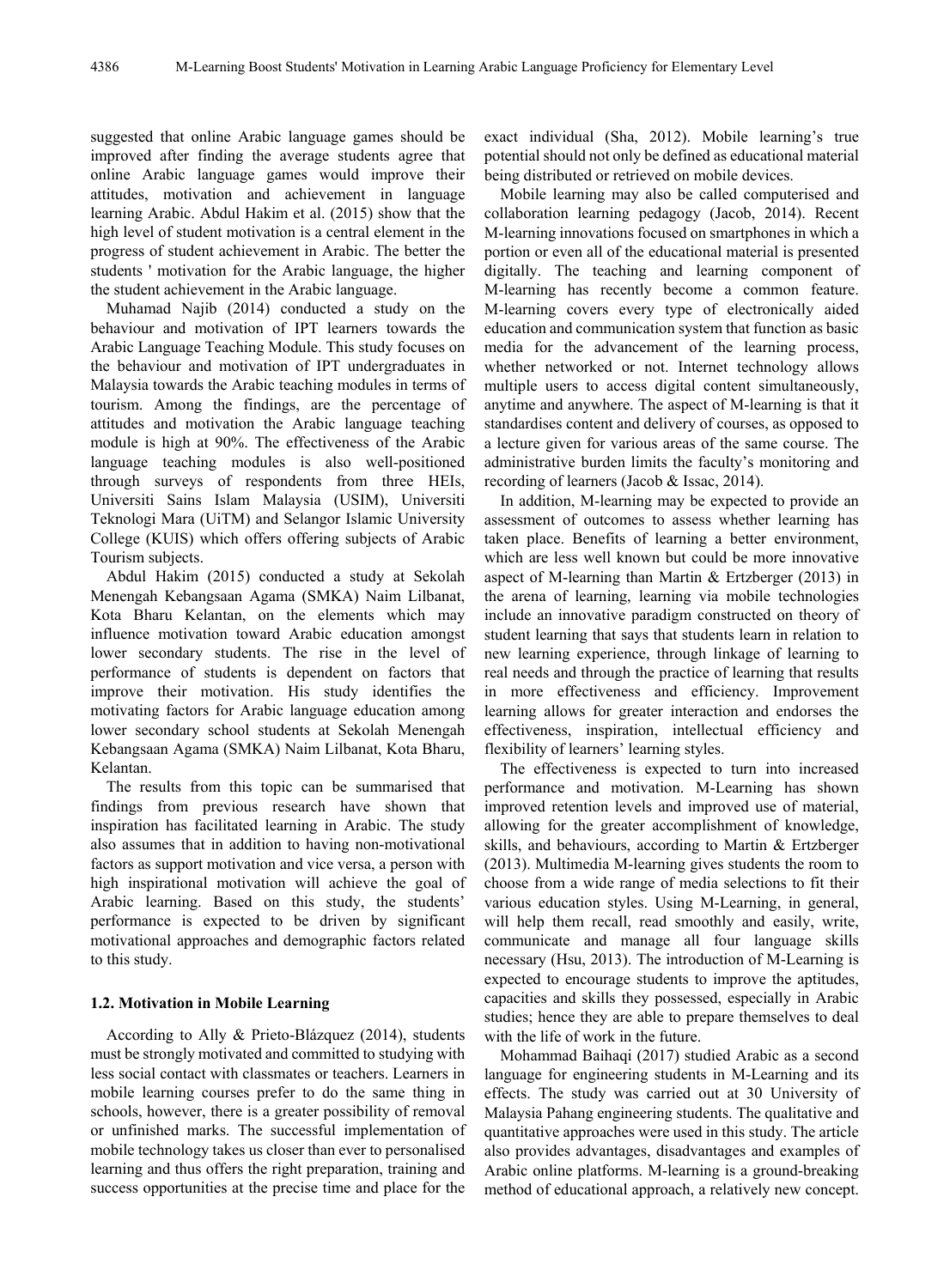M-learning means education is not designed to a table of study only, nowadays students should have continuous access to information regardless of where they are.

Overall, for communication, in particular, mobile learning such as websites and apps has a positive impact on the Arabic learning process. With the latest software in technology designed to help students learn beyond the classroom and pursue learning elsewhere. From these previous studies, the researcher found that there are numerous benefits of applying mobile learning in the pedagogical process. The difference between these studies and the researcher's study varies in many ways; in the first study the field of English, while the researcher's field of study is the Arabic language that more focuses on the elementary level in Malaysia's HIEs students.

# **2. The Methodology of the Study**

#### **2.1. Participants**

The target participants comprise of diploma and degree level learners who are taking Arabic language courses at the tertiary level in four public universities in Peninsular Malaysia for the academic year of 2018/2019. A total of 273 non-native Arabic speaker students participated in this study. A stratifies random sampling was used to select the public university in each peninsular zone. Then, a simple random sampling was performed to select the students to respond to the questionnaire.

#### **2.2. Instruments**

A motivational survey was carried out by administering a collection of questionnaires implemented from a previous study conducted by Loorbach et al. (2015). The items are based on ARCS motivational design model from Keller (1983). This questionnaire employs an interval scale and the students were instructed to rate each of the items from one to ten. The distribution of the items was summarised in the table as below:

**Table 1.** Motivation Questionnaire Item

| No | <b>Components</b> | No. of Item |
|----|-------------------|-------------|
|    | Attention         | 12          |
| 2. | Relevance         | 9           |
| 3. | Confidence        | 9           |
|    | Satisfaction      | h           |

## **2.3. Data Analysis**

The information collected was categorised as attention, relevance, confidence and satisfaction. The descriptive statistics for the data collected were employed by harnessing the IBM SPSS Statistics 25 software. The results were then presented in four sections according to the ARCS model.

## **2.4. Pilot Study**

A pilot study was carried out on 140 students chosen randomly to acquire the data. The researcher employed the exploratory factor analysis so that it is easier to analyse and examine the dimensionality of items measuring construct in the research. After that, the study employed a reliability test to obtain the Alpha Cronbach value of the instrument. The results of the pilot study are as follows.

**Table 2.** The KMO and Bartlett's Test Score

| Kaiser-Meyer-Olkin Measure of Sampling Adequacy. | .903                        |      |
|--------------------------------------------------|-----------------------------|------|
|                                                  | Approx. Chi-Square 2870.774 |      |
| Bartlett's Test of Sphericity                    | df                          | 595  |
|                                                  | Sig.                        | .000 |

The Exploratory Factor Analysis (EFA) utilising the extraction method of Principal Component with Varimax (Variation Maximisation) Rotation was carried out on these 36 items measuring the Second Order Motivation. The results in Table 2 illustrate that the Bartletts' Test of Sphericity is substantial (P-Value  $< 0.05$ ). Additionally, the measure of sampling adequacy by Kaiser-Meyer-Olkin (KMO) is outstanding since it surpassed the obligatory value of 0.6 (Awang, 2010, 2012; Hoque et al., 2015; and Noor et al., 2015). These two outcomes (Bartlett's Test is significant and  $KMO > 0.6$ ) designate that the figures are acceptable to progress further with the data reduction practice in EFA (Awang, 2010, 2012; Noor et al., 2015; Hoque and Awang, 2016; Hoque et al., 2017, 2018; and Yahaya et al., 2018).

The following table, Table 3, shows the Four Dimensions or elements that had been developed from the EFA process and their corresponding products. The loading factor for each element should be larger than 0.5 so that it can be maintained (Awang, 2012; and Yahaya et al., 2018). The element of each part must then be omitted because it failed to fulfill the minimal loading factor criterion of 0.5 (Awang, 2010, 2012, 2014, & 2015, Noor et al., 2015; Hoque and Awang, 2016; Hoque et al., 2017, 2018; and Yahaya et al., 2018). The omitted items (caused by low loading factor  $\leq$  0.5) and the preserved items can be seen in the chart provided.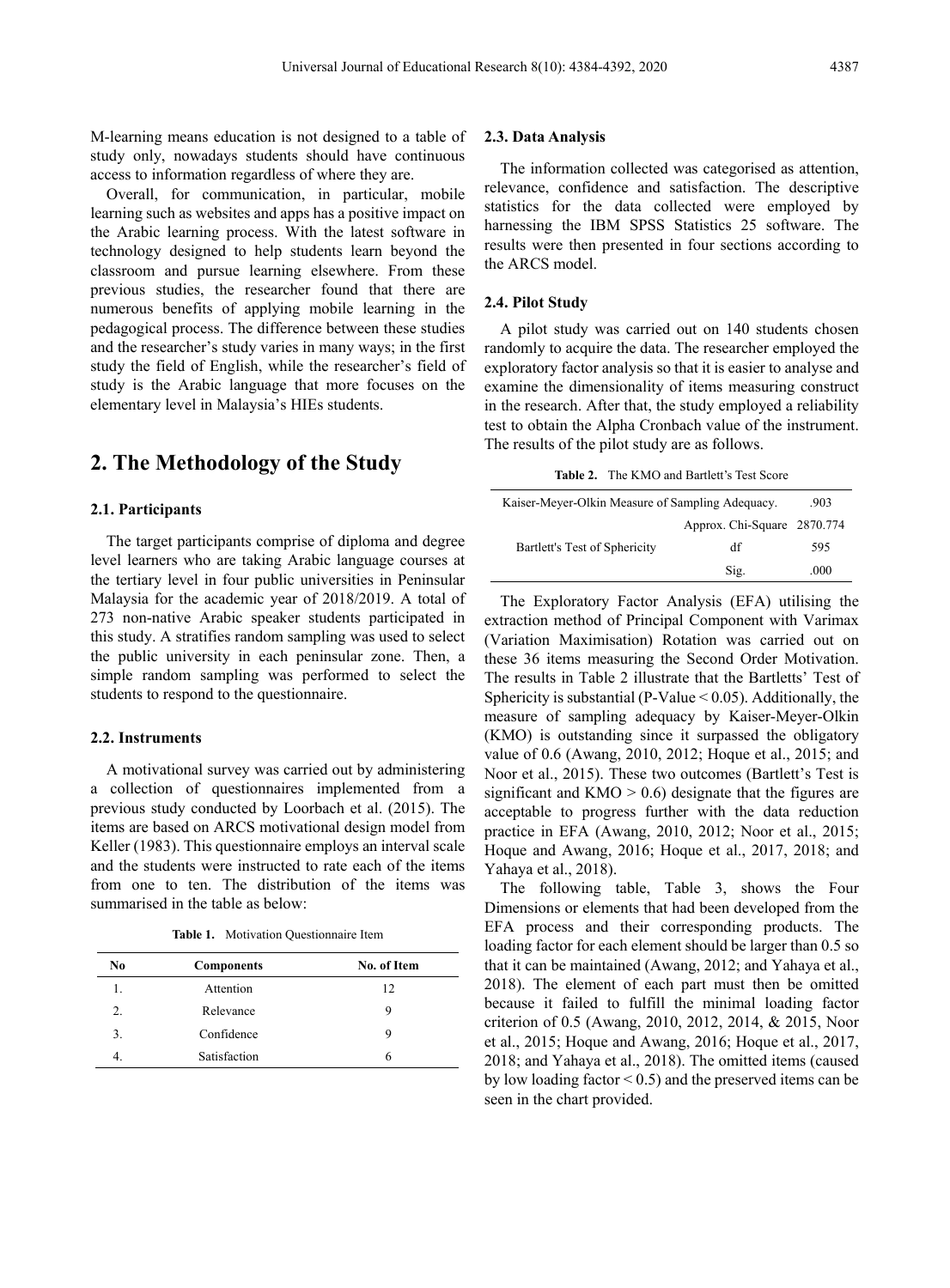|                                         |         | Component                                                                                               |      |                |  |
|-----------------------------------------|---------|---------------------------------------------------------------------------------------------------------|------|----------------|--|
|                                         | $\,1\,$ | $\overline{\mathbf{c}}$                                                                                 | 3    | $\overline{4}$ |  |
| A01                                     | .637    |                                                                                                         |      |                |  |
| A02                                     | .532    |                                                                                                         |      |                |  |
| A03                                     | .523    |                                                                                                         |      |                |  |
| A04                                     | .596    |                                                                                                         |      |                |  |
| A05                                     | .609    |                                                                                                         |      |                |  |
| A06                                     | .592    |                                                                                                         |      |                |  |
| A07                                     | .534    |                                                                                                         |      |                |  |
| A08                                     | .575    |                                                                                                         |      |                |  |
| A09                                     | .547    |                                                                                                         |      |                |  |
| A10                                     | .554    |                                                                                                         |      |                |  |
| A11                                     | .667    |                                                                                                         |      |                |  |
| A12                                     | .662    |                                                                                                         |      |                |  |
| R02                                     |         | .695                                                                                                    |      |                |  |
| R03                                     |         | .683                                                                                                    |      |                |  |
| R04                                     |         | .510                                                                                                    |      |                |  |
| R <sub>05</sub>                         |         | .640                                                                                                    |      |                |  |
| R <sub>06</sub>                         |         | .582                                                                                                    |      |                |  |
| R07                                     |         | .564                                                                                                    |      |                |  |
| R08                                     |         | .547                                                                                                    |      |                |  |
| R <sub>09</sub>                         |         | .594                                                                                                    |      |                |  |
| C <sub>01</sub>                         |         |                                                                                                         | .543 |                |  |
| CO <sub>2</sub>                         |         |                                                                                                         | .710 |                |  |
| CO <sub>3</sub>                         |         |                                                                                                         | .562 |                |  |
| C <sub>04</sub>                         |         |                                                                                                         | .609 |                |  |
| C <sub>05</sub>                         |         |                                                                                                         | .589 |                |  |
| C <sub>06</sub>                         |         |                                                                                                         | .572 |                |  |
| CO7                                     |         |                                                                                                         | .568 |                |  |
| C <sub>08</sub>                         |         |                                                                                                         | .661 |                |  |
| C <sub>09</sub>                         |         |                                                                                                         | .555 |                |  |
| S01                                     |         |                                                                                                         |      | .874           |  |
| S <sub>02</sub>                         |         |                                                                                                         |      | .744           |  |
| S03                                     |         |                                                                                                         |      | .746           |  |
| S04                                     |         |                                                                                                         |      | .773           |  |
| S05                                     |         |                                                                                                         |      | .805           |  |
| S <sub>06</sub>                         |         |                                                                                                         |      | .701           |  |
|                                         |         | Extraction Method: Principal Component Analysis.<br>Rotation Method: Varimax with Kaiser Normalisation. |      |                |  |
| a. Rotation converged in 10 iterations. |         |                                                                                                         |      |                |  |

**Table 3.** The Components and Their Respective Items

(Awang, 2012). Table 5 presented the Cronbach Alpha for each component.

| <b>Table 4.</b> The Internal Reliability for the Financial Attitude Construct |  |
|-------------------------------------------------------------------------------|--|
|-------------------------------------------------------------------------------|--|

| Component | <b>No of Items</b> | <b>Cronbach's Alpha</b> |
|-----------|--------------------|-------------------------|
|           | 12                 | 0.889                   |
|           | 8                  | 0.848                   |
| ٩         |                    | 0.851                   |
|           | h                  | 0.927                   |

# **3. Results and Findings**

The results and findings are presented below.

## **3.1. Construct: Attention (A)**

This study analyses the focus of the model in which the results are illustrated in the table below. It can be concluded from Table 5 that the participants had given their approval which related to the comments found in the following table. This is evident by the mean attained for reports A01 to A12 have values that range between  $7.19\pm1.10$  to  $7.63\pm1.20$ .

**Table 5.** Attention

| No.             | <b>Items</b>                                                                                                   | Mean | SD   |
|-----------------|----------------------------------------------------------------------------------------------------------------|------|------|
| A <sub>01</sub> | Something was interesting at the<br>beginning of this lesson that got my<br>attention                          | 7.63 | 1.20 |
| A <sub>02</sub> | These materials are eye-catching.                                                                              | 7.29 | 1.17 |
| A <sub>03</sub> | The quality of the writing helped to<br>hold my attention.                                                     | 7.48 | 1.08 |
| A <sub>04</sub> | This lesson is so abstract that it was<br>hard to keep my attention on it                                      | 7.23 | 1.01 |
| A <sub>05</sub> | The pages of this lesson look dry<br>and unappealing.                                                          | 7.27 | 0.98 |
| A <sub>06</sub> | The<br>way the information<br>is<br>arranged on the pages helped keep<br>my attention.                         | 7.51 | 1.04 |
| A <sub>07</sub> | lesson<br>things<br><b>This</b><br>has<br>that<br>stimulated my curiosity.                                     | 7.21 | 1.08 |
| A <sub>08</sub> | The amount of repetition in this<br>lesson caused me to get bored<br>sometimes.                                | 7.25 | 0.94 |
| A <sub>09</sub> | I learned some things that were<br>surprising or unexpected.                                                   | 7.39 | 1.07 |
| A10             | The variety of reading passages,<br>exercises, illustrations, etc., helped<br>keep my attention on the lesson. | 745  | 1.10 |
| A11             | The style of content is boring.                                                                                | 7.23 | 1.00 |
| A12             | There are so many words on each<br>page that it is irritating.                                                 | 7.19 | 1.10 |

Eventually, the research will require to calculate the value of Cronbach's Alpha to represents the Internal Reliability for the preserved components in measuring this Second Order Motivation. The internal reliability or internal consistency clearly shows how solid the respective items are holding to each other in evaluating the respective construct. The value of Cronbach's Alpha must be larger than 0.7 in order for items to obtain Internal Reliability

## **3.2. Construct: Relevance (R)**

The results of construct relevance indicate that overall, the participants agree with statements R02 to R09. This is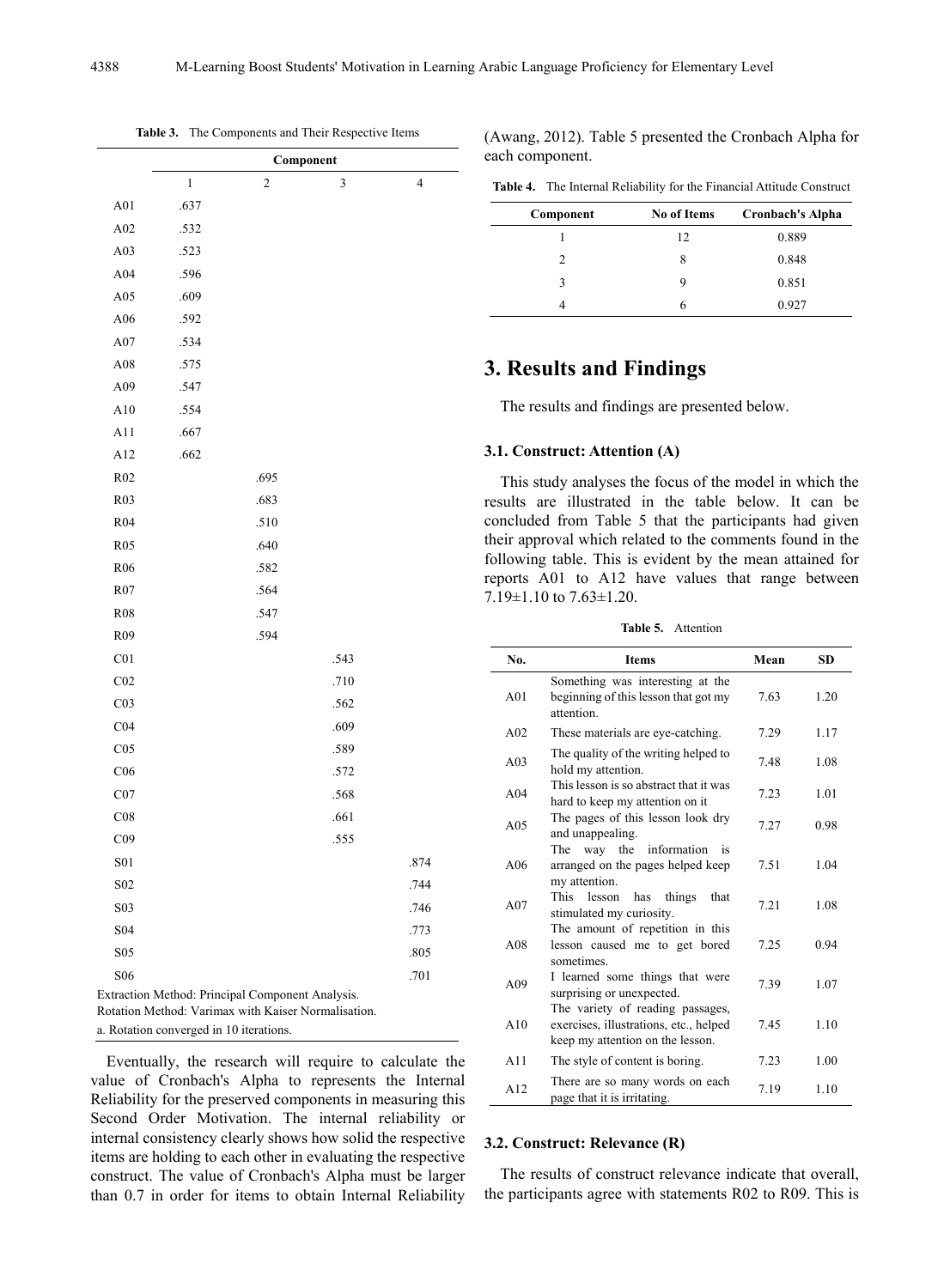corroborated by the fact that the participants agreed that there were stories, images, or exemplars showing how third-party materials might be relevant to some people  $(7.48 \pm 1.05)$ .

Moreover, the participants agree that completing the lesson successfully is essential to them (7.52±0.84). The respondents generally accept that the material of this subject is appropriate to their desires and wishes  $(7.52\pm0.87)$ . From the table below, it can be established that the parties affected accept that there are some rationalisations or explanations of how individuals use the awareness of lessons, as shown by the mean of 7.45±0.88. The study further shows that the respondents admit that the lesson's material and writing tone gives the illusion that its content is beneficial  $(7.45\pm0.89)$ . Lastly, it can be observed that the participants agree with the statements R07, R08, and R09 respectively as indicated by the mean of 7.28±1.02, 7.45±0.91, and 7.51±0.87 respectively.

**Table 6.** Relevance

| No.             | <b>Items</b>                                                                                                                | Mean | <b>SD</b> |
|-----------------|-----------------------------------------------------------------------------------------------------------------------------|------|-----------|
| R <sub>02</sub> | stories, pictures,<br>There were<br>or<br>examples that showed me how this<br>material could be relevant to some<br>people. | 7.48 | 1.05      |
| R <sub>03</sub> | Completing this lesson successfully<br>was vital to me                                                                      | 7.52 | 0.84      |
| R <sub>04</sub> | The content of this material is relevant<br>to my interests.                                                                | 7.52 | 0.87      |
| R <sub>05</sub> | There are explanations or examples of<br>how people use the knowledge in this<br>lesson.                                    | 745  | 0.88      |
| R <sub>06</sub> | The content and style of writing in this<br>lesson convey the impression that its<br>content is worth knowing.              | 7.45 | 0.89      |
| R <sub>07</sub> | This lesson was not relevant to my<br>needs because I already knew most of<br>it                                            | 7.28 | 1.02      |
| R <sub>08</sub> | I could relate to the content of this<br>lesson to things I have seen, done or<br>thought about in my own life.             | 745  | 0.91      |
| R <sub>09</sub> | The content of this lesson will be<br>useful to me.                                                                         | 7.51 | 0.87      |

#### **3.3. Construct: Confidence (C)**

The results in the table highlight the findings of the construct confidence. The findings indicate that the participants agree with statements C01 to C09. This is evident by the fact that all of the means in the table below are above average- ranging between 7.25±1.11 to 7.79±1.30.

| Table 7.<br>Confidence |
|------------------------|
|------------------------|

| No.             | <b>Items</b>                                                                                                                  | Mean | <b>SD</b> |
|-----------------|-------------------------------------------------------------------------------------------------------------------------------|------|-----------|
| C <sub>01</sub> | When I first looked at this lesson, I had the<br>impression that it would be easy for me.                                     | 7.79 | 1.30      |
| CO <sub>2</sub> | This material was more<br>difficult<br>to<br>understand than I would like for it to be.                                       | 7.27 | 1.04      |
| CO <sub>3</sub> | After reading the introductory information, I<br>felt confident that I knew what I was<br>supposed to learn from this lesson. | 7.54 | 1.09      |
| CO <sub>4</sub> | Many of the pages had so much information<br>that it was hard to pick out and remember<br>the important points.               | 7.41 | 1.07      |
| CO <sub>5</sub> | As I worked on this lesson, I was confident<br>that I could learn the content.                                                | 7.61 | 1.05      |
| C <sub>06</sub> | The exercises in this lesson were too<br>difficult.                                                                           | 7.25 | 1.11      |
| CO <sub>7</sub> | After working on this lesson for a while, I<br>was confident that I would be able to pass a<br>test on it.                    | 7.45 | 1.10      |
| CO8             | I could not really understand quite a bit of<br>the material in this lesson.                                                  | 7.29 | 1.03      |
| CO9             | The good organization of the content helped<br>me be confident that I would learn this<br>material.                           | 7.53 | 1.07      |

#### **3.4. Construct: Satisfaction (S)**

The construct satisfaction is analysed by the investigator; the discoveries are highlighted in the table below, Table 8. The results indicate that the participants agree that completing the lesson exercise gave them a satisfying sense of achievement. Moreover, the results suggest that they enjoyed the experience so much that they would like to know more about the topic  $(7.91\pm0.96)$ . The participants decide that they enjoy studying this lesson  $(7.82 \pm 1.00)$ . Furthermore, the participants agree that the phrasing of response or feedback right after the exercise or any other remarks in this lesson aided them to sense their efforts  $(7.69\pm1.07)$ . It can be established that the participants agree with statement S05 and S06, as illustrated by the mean attained of 7.84±1.03 and 8.20±0.89, respectively.

**Table 8**. Satisfaction

| No.              | <b>Items</b>                                                                                                                   | Mean | SD.  |
|------------------|--------------------------------------------------------------------------------------------------------------------------------|------|------|
| S <sub>0</sub> 1 | Completing the exercises in this lesson gave<br>me a satisfying feeling of accomplishment                                      |      | 1.17 |
| S <sub>0</sub> 2 | I enjoyed this lesson so much that I would like<br>to know more about this topic.                                              |      | 0.96 |
| S <sub>03</sub>  | I enjoyed studying this lesson.                                                                                                | 7.82 | 1.00 |
| S <sub>04</sub>  | The wording of feedback after the exercises, or<br>of other comments in this lesson, helped me<br>feel rewarded for my effort. | 7.69 | 1.07 |
| S <sub>05</sub>  | complete<br>this<br>felt good to<br>lesson<br>It<br>successfully.                                                              | 7.84 | 1.03 |
| S <sub>06</sub>  | It was a pleasure to work on<br>such a<br>well-designed lesson.                                                                | 8 20 | 0.89 |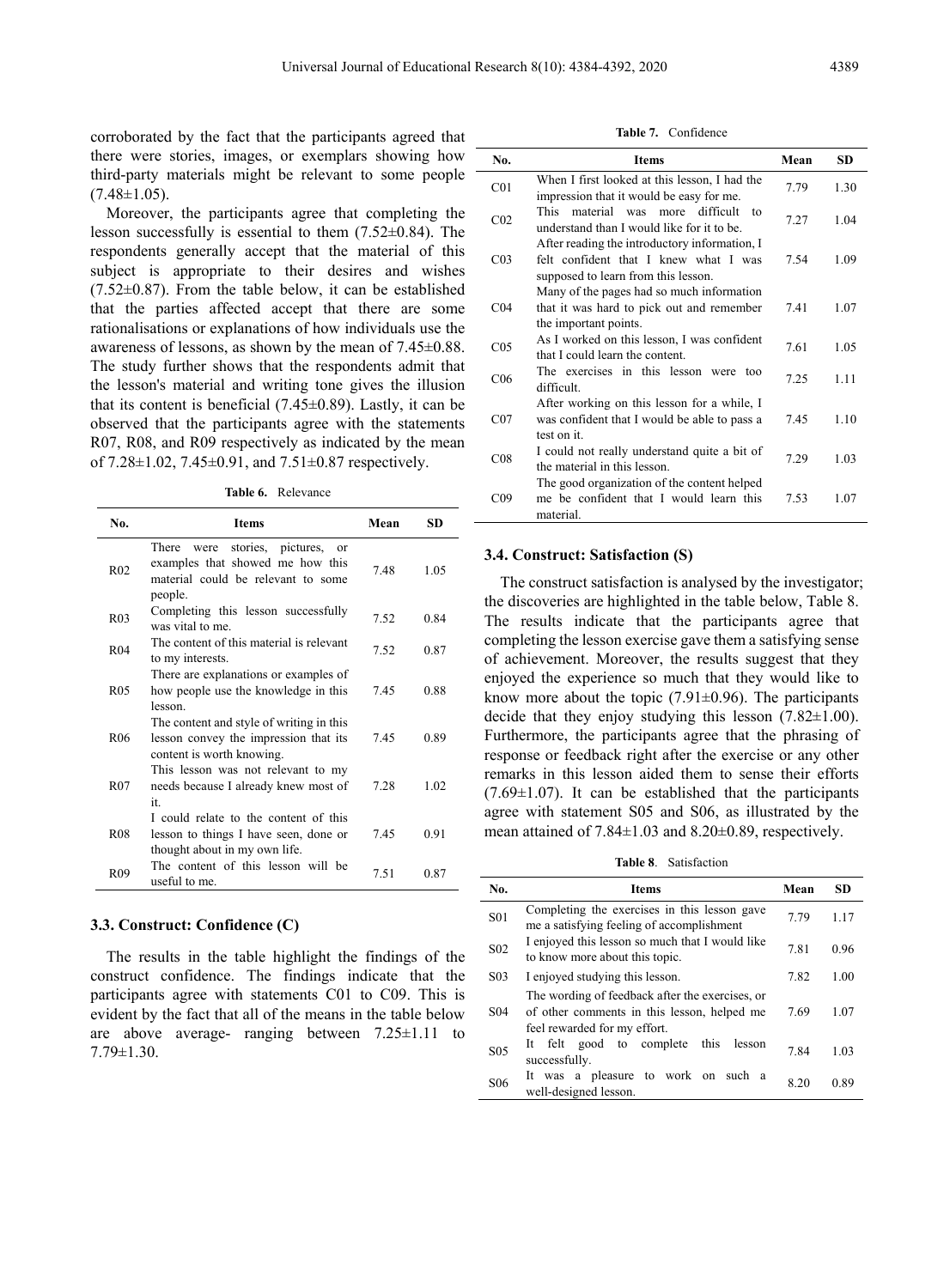The correlation between ARCS component was performed using Pearson Correlation analysis as tabulated in the table below. The result of Pearson correlation indicated that there was a significant positive association between attention (A) and confidence (C) ( $r(273) = 0.580$ ,  $p = 0.000$ ), attention (A) and relevance (R) (r (273) = 0.717,  $p = 273$ ), attention (A) and satisfaction (S) (r (273) = 0.615,  $p = 0.000$ . Besides, the Pearson Correlation results also demonstrated that the positive correlation between confidence (C) and relevance (R) (r  $(273) = 0.504$ , p = 0.000), confidence (C) and satisfaction (S) (r  $(273) = 0.418$ ,  $p = 0.000$ ). In addition, the results also showed a positive correlation between relevance (R) and satisfaction (S) (r  $(273) = 0.698$ ,  $p = 0.000$ . The overall results also show positive association between the ARCS components. The attention component has high degree of correlation to confidence, relevance and satisfaction. Whereas, the students' confidence has moderate association to students' satisfaction.

**Table 9.** Correlation between ARCS

| <b>Correlations</b> |                     |           |          |           |           |  |
|---------------------|---------------------|-----------|----------|-----------|-----------|--|
|                     |                     | A         | C        | R         | S         |  |
|                     | Pearson Correlation | 1         | $.580**$ | $.717***$ | $.615***$ |  |
| A                   | Sig. (1-tailed)     |           | .000     | .000      | .000      |  |
|                     | N                   | 273       | 273      | 273       | 273       |  |
|                     | Pearson Correlation | .580**    | 1        | $.504**$  | $.418***$ |  |
| C                   | Sig. (1-tailed)     | .000      |          | .000      | .000      |  |
|                     | N                   | 273       | 273      | 273       | 273       |  |
|                     | Pearson Correlation | $.717**$  | $.504**$ | 1         | $.698**$  |  |
| R                   | Sig. (1-tailed)     | .000      | .000     |           | .000      |  |
|                     | N                   | 273       | 273      | 273       | 273       |  |
|                     | Pearson Correlation | $.615***$ | $.418**$ | $.698**$  | 1         |  |
| S                   | Sig. (1-tailed)     | .000      | .000     | .000      |           |  |
|                     | N                   | 273       | 273      | 273       | 273       |  |

\*\*. Correlation is significant at the 0.01 level (1-tailed)

# **4. Discussion and Conclusions**

The motivational aspects evaluated in this study are based on the ACRS motivation model (Keller, 2010). There are four aspects – which are Attention, Confidence, Relevance, and Satisfaction. As described in the findings, all of these aspects of motivation have high mean scores. The Satisfaction aspect recorded the highest mean score over the other aspects. This indicates that the students' motivation level, especially the satisfaction level is high when using this material. Maslow (1943) explains that satisfaction is a key determinant of one's motivation. Having a high level of satisfaction translates that an individual has a high level of motivation. Based on the result, it illustrates that Arabic language learners are

positively impacted by the use of mobile learning, which indicates that most of the participants were very excited and optimistic about Arabic language proficiency, thus this finding is consistent with Norasyikin (2017).

In terms of the effect of mobile learning towards Arabic language proficiency in Malaysia, it indicates that they are relatively optimistic regarding Arabic language education. While the learners viewed Arabic as not an easy language to acquire, mastering Arabic is still a benefit for them. The study also shows that Arabic teachers should play a significant role in seeking more engaging and enticing methods to teach Arabic in order to encourage and inspire students to learn the language and in line with the Fourth Industrial Revolution.

The outcome also indicates that Arabic learners have a high degree of enthusiasm to study Arabic. This result is aligned with the research carried out by Norasyikin (2017) and Ashinida (2010) where the Arabic learners at HIEs showed a high level of motivation to acquire the Arabic language. The students are progressively assessed and motivated by mobile learning. They have opportunities to practice and improve continuously. In each online activity, the instructor can simultaneously give feedback to students' responses through chat box. This aids the learners to enhance their skills as well as obtaining a greater score in their next activities. Using a smartphone in interactive learning can improve students' learning motivation and self-learning after classes. The form of dynamic group formation for a mobile learning system using smartphone during classes and the result is that the students can keep their learning motivation (Pornpan, 2019). Motivation is considered an essential key to learning achievement. The comparison research (Sheldrake, 2016) shows that students with higher self-confidence level obtain higher evaluations (summing up by various factors, such as task scores, grades, anxiety levels, peer comparison, etc.) compared to lower-confident students. Certain types of motivational beliefs are adaptive and do help to promote and sustain self-regulated learning. The mentioned motivational beliefs are: 1) self-efficacy; 2) task value beliefs; and 3) adopting a mastery goal orientation (Pintrich, 1999).

In a nutshell, by exploring the motivations of Arabic language learners towards mobile learning, it is expected that the educational process of Arabic language expertise in this technological age will be greatly expanded and improved. Teachers, educators, decision makers and syllabus writers are in a capacity to consider, select and plan exciting language practices, resources and syllabuses, and to develop or implement effective language teaching methodologies and strategies to preserve and maintain students' optimistic motivations for studying and mastering Arabic language.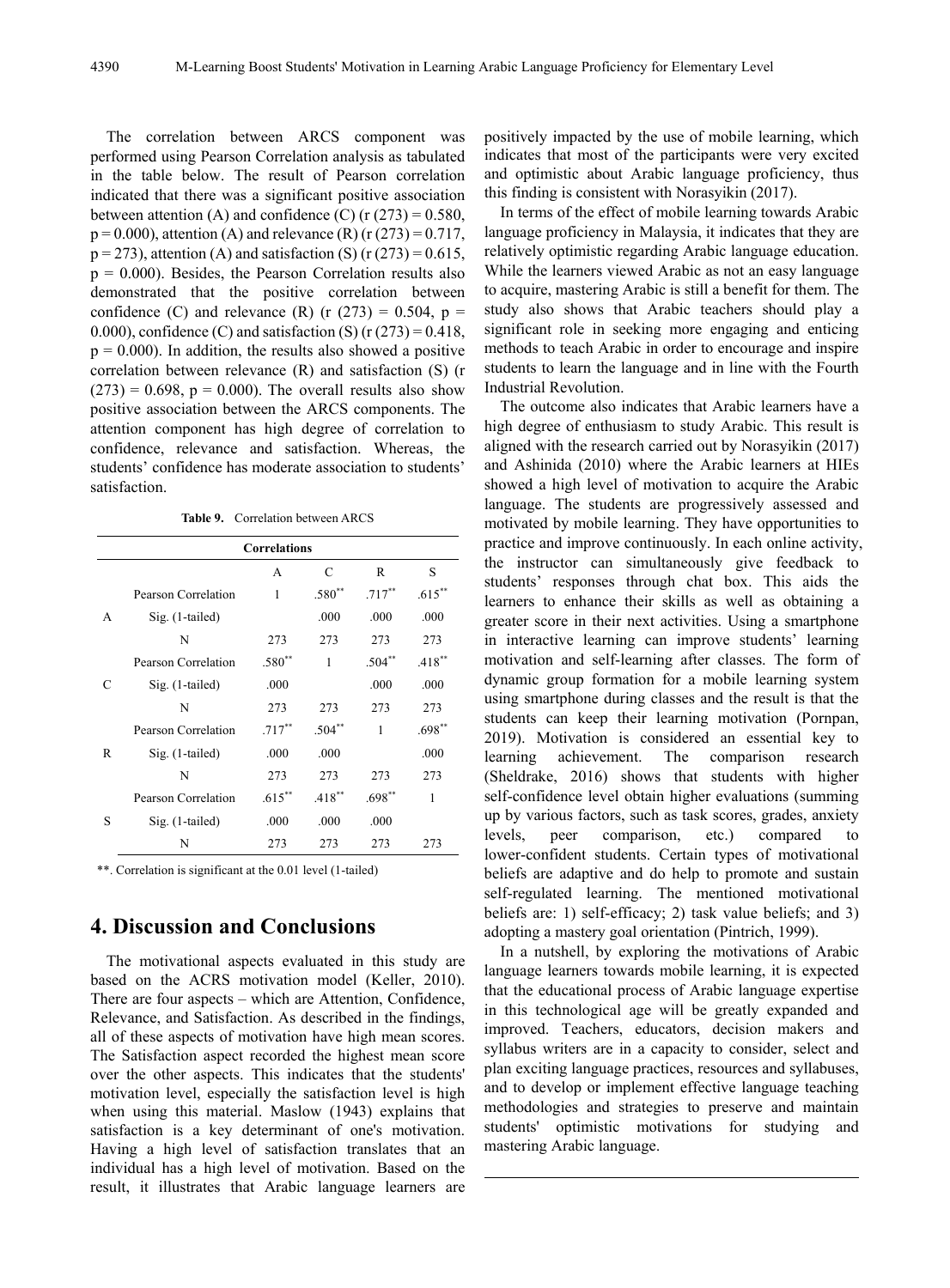## **REFERENCES**

- [1] Abdelkarim Erradi, H. A. (2012). ArabicTutor: A multimedia m-Learning platform for learning Arabic spelling and vocabulary. International Conference on Multimedia Computing and Systems, 833-838.
- [2] Alias, S. S. (2009). A Design and Development Approach to researching Online Arabic Vocabulary Games Learning in IIUM. The 2nd International Conference on e-Learning (ICEL 2009). Shah Alam: UITM Shah Alam.
- [3] Alkan, A. T. (2011). Differences between m-learning (mobile learning) and e-learning, basic terminology and usage of mlearning in education. Procedia - Social and Behavioral Sciences, 267-273.
- [4] Azhari, A. R. (2005). Peranan Media Internet Arab dalam Meningkatkan Kemahiran Mendengar dan Membaca dalam Kalangan Pelajar Melayu: Satu Tinjauan. Pertanika Journal Social Sciences & Humanities, 13(1), 83–92.
- [5] B. Spolsky. (1969). Attitudinal Aspects of Second Language Learning. Language Learning, 19, 271-85.
- [6] Basoglu, E. B. (2010). A Comparison of undergraduate students' English vocabulary learning: Using mobile phones and flash cards. Turkish Online Journal of Educational Technology, 9(3), 1-7.
- [7] Budiu, R. (2013). Mobile: Native apps, web apps, and hybrid apps. Retrieved from Retrieved from http://www.nngroup.com/articles/mobile-native-apps/
- [8] Chuntao, D. (2010). The study on factors of influencing faculty use of modern instructional technology in higher education. IEEE.
- [9] Dong C., Liu X. (2013). A Mobile App for Learning Japanese. In: Lam J., Li K.C., Cheung S.K.S., Wang F.L. (eds) Knowledge Sharing through Technology. ICT 2013. Communications in Computer and Information Science, vol 407. Berlin, Heidelberg: Springer.
- [10] Fatimah, W. (2012). Mobile Language Translation Game. International Conference on Computer & Information Science (ICCIS).
- [11] Frasen, J. (2008). Mobile learning: an exploration; State of the art and expectations for the near future. Technical report.
- [12] Gilakjani, A. (2012). "A Study on the Impact of Using Multimedia to Imporve the Quality of English Language Teaching.". Journal of Language Teaching and Research. 3, 6:, 1208- 1215. 8.
- [13] Godwin, R. (2011). Emerging Technologies Mobile Apps for Language Learning. Language Learning and Technology. htp:/llt.msu.edu/issues/june2017.
- [14] Godwin-Jones, R. (2011). Emerging technologies: Mobile apps for language learning. Language Learning & Technology, 15(2), 2-11.
- [15] Grimus & Ebner. (2015). Learning and Teaching with mobile device: An approach in higher secondary education in Ghana. International Journal of Mobile and blended learning, 7(2), 17-32. Retrieved from http://www.geocities.com/athens/academy/5578/semtmk/
- [16] Hamidin, N. M. (2015). Penggunaan Aplikasi 'Whatsapp'

Dalam Pembelajaran & Pengajaran (P&P) Di Kuis. 1st Global Conference On Technology In Language Learning 2015 (Glit2015), 145-152.

- [17] Hashemi M., A. M. (2011). What is Mobile Learning? Challenges and Capabilities. Procedia - Social and Behavioral Sciences, 2477-2481.
- [18] Ismail Muhamad, Wan Maizatul Akmar Wan Ahmad & Azman Che Mat. (2013). Sikap dan Realiti Penguasaan Kemahiran Bahasa Arab Pelajar Program j-QAF. GEMA OnlineTM Journal of Language Studies, 13(2), 81–97.
- [19] Ismail, N. S. (2016). Learning Arabic Vocabulary using Whatsapp. Kuala Lumpur: Unpublished Master Dissertation International islamic University Malaysia.
- [20] Kamila, B. (2016). Multimedia in the English Classroom. World Scientific news.com.
- [21] Ketty Chachil, A. E. (2014). Interactive Multimedia-based Mobile Application for Learning Iban. Procedia - Social and Behavioral Sciences 167 (2015), 267 – 273.
- [22] Kim, H. K. (2012). Exploring Smart Applications for Effective Mobile-Assisted Language Learning, 1-21.
- [23] Kim, P. M. (2008). Pocket School: Exploring mobile technology as a sustainable literacy education option for underserved indigenous children in Latin America. International Journal of Educational Development, 28(4), 435-445.
- [24] Kukulska-Hulme, A. (2009). Will mobile learning change language learning? ReCALL, 21(02), 157-165.
- [25] Loorbach, N., Peters, O., Karreman, J. & Steehouder, M. (2015). Validation of the Instructional Materials Motivation Survey (IMMS) in a Self-directed Instructional Setting Aimed at Working with Technology. British Journal of Educational Technology, 46(1), 204-218.
- [26] Martinez, S. G. (2010). Using Web Resources to Support Teachers and Students with the Teaching and Practice of Listening Comprehension. Retrieved april 23, 2016, from http://files.eric.ed.gov/fulltext/ED525731.pdf,
- [27] Mohamed Amin Embi & Norazah Mohd Nordin. (2013). Mobile Learning: Malaysian Initiatives & Research Findings. Dalam Mobile Learning: Malaysian Initiatives & Research Findings.x. Selangor: Mobile Learning: Malaysian Initiatives & Research Findings. Dalam Mobile Learning: Malaysian Initiatives & Research Findings. UKM & KPT Universiti Kebangsaan Malaysia: 10-12.
- [28] Mohd Shahrizal Nasir, Muhammad Sabri Sahrirb, Mohd Firdaus Yahaya. (2015). Pembelajaran Bahasa Arab Menerusi Rancangan Al-Arabiyyah Fi Al-Radio: Analisis Awal Pendengar. Jurnal Sains Humanika, , 83-90.
- [29] Mohd Zulkhairi, A. H. (2012). Reka bentuk perisian pembelajaran balaghah Arab peringkat sekolah menengah. Kuala Lumpur: Master's thesis, University of Malaya.
- [30] Muhammad Sabri Sahrir, M. F. (2012). EZ-Arabic for Children: A Virtual Learning Resource Tool for Malaysian Primary School. 6th International Conference on University Learning and Teaching. Shah Alam.
- [31] Ng S.C., Lui A.K., Wong Y.K. (2015). An Adaptive Mobile Learning Application for Beginners to Learn Fundamental